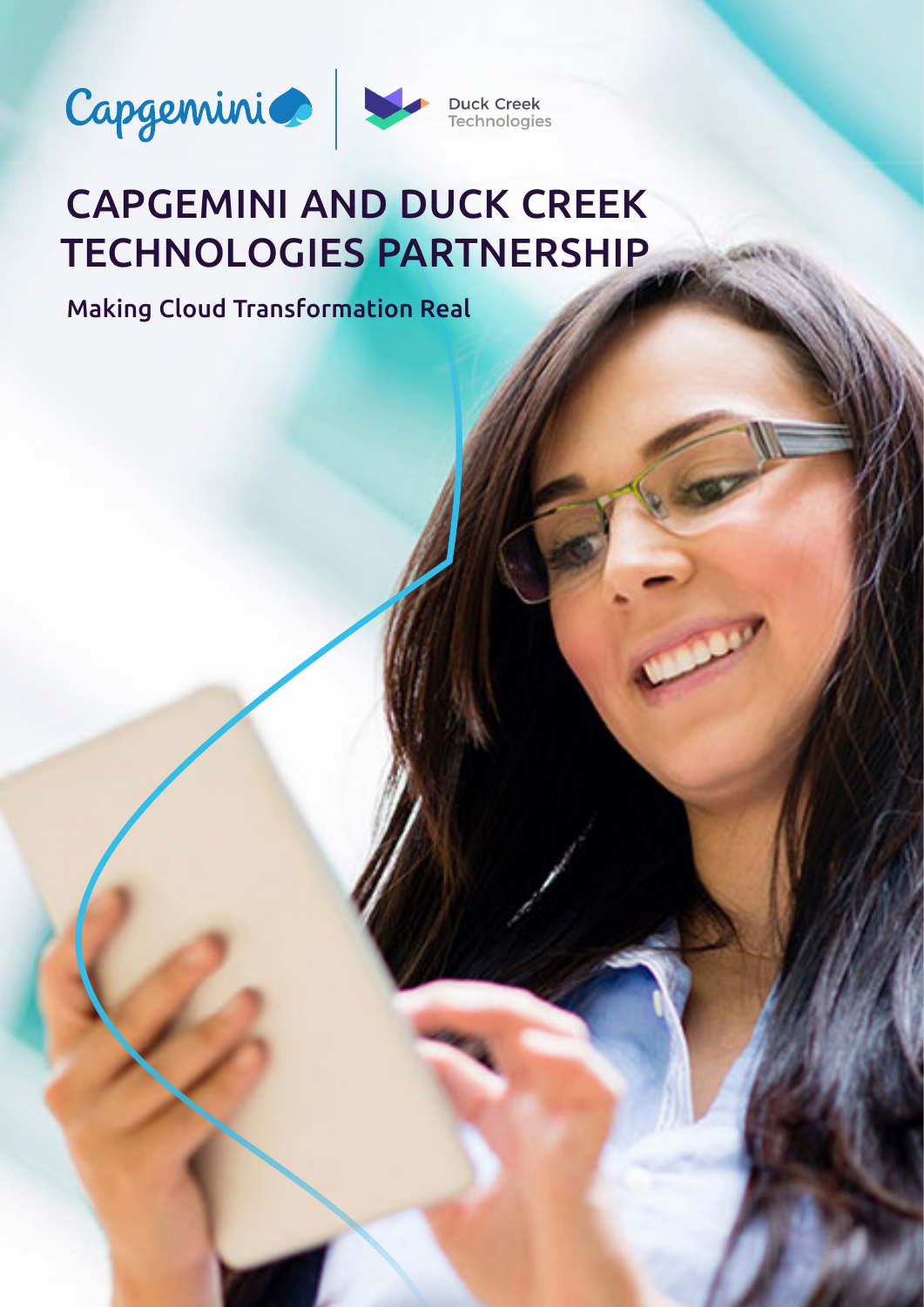# **Digital innovation is rapidly transforming the insurance landscape**

The insurance sector is witnessing a huge transformation due to the rise of tech- savvy customers who expect on-demand, transparent, and seamlessly connected services. On the other hand, InsurTechs are delighting customers with agile and personalized digital services. Areas that have been static for decades are now in flux. This is putting tremendous strain on incumbent P&C insurers to stay above their competition.

Insurers must combat these market challenges by embracing a holistic transformation strategy that includes the following components at the core: digital, data and analytics, innovation, and cloud solutions. This means overhauling digital channels and modernizing core business systems to prepare for the future in a disruptive environment.

New systems are only transformative if they are implemented correctly and optimized in line with business goals. To truly reap the full benefits of such systems, insurers need an integration partner with core systems experience, deep insurance industry know-how, and the digital capabilities of tomorrow. For P&C carriers who invest in Duck Creek solutions to modernize their core systems, Capgemini is that partner.

 *To boost customer Convenience, Advice and Reach – what we call CARE equation – Insurers must innovate offerings, business models and capabilities to communicate efficiently. The digiintermediated future will feature a seamless environment where sophisticated on-demand digital features empower and augment direct channels (agents/brokers/call centers). Simultaneously, advanced data analytics and insights will humanize virtual engagement channels to enable more individualization. We encourage an evolutionary tech-powered path to embrace the CARE equation\*."*

*\*Source: World Insurance Report 2021*

 *Today, more than ever, product agility is paramount for insurers. The ability to change and adapt insurance products quickly to address evolving market demands separates best-in-class carriers from the rest of the pack. Duck Creek's low code OnDemand platform enables customers to stay ahead of the market by empowering business users to change product configurations without engaging IT in lengthy and expensive projects. Coupled with Capgemini's leading capabilities in claims and operations automation and digital acquisition, insurance customers can become the Inventive Insurers of the future."*

**- Seth Rachlin** *Global Insurance growth leader, Capgemini*

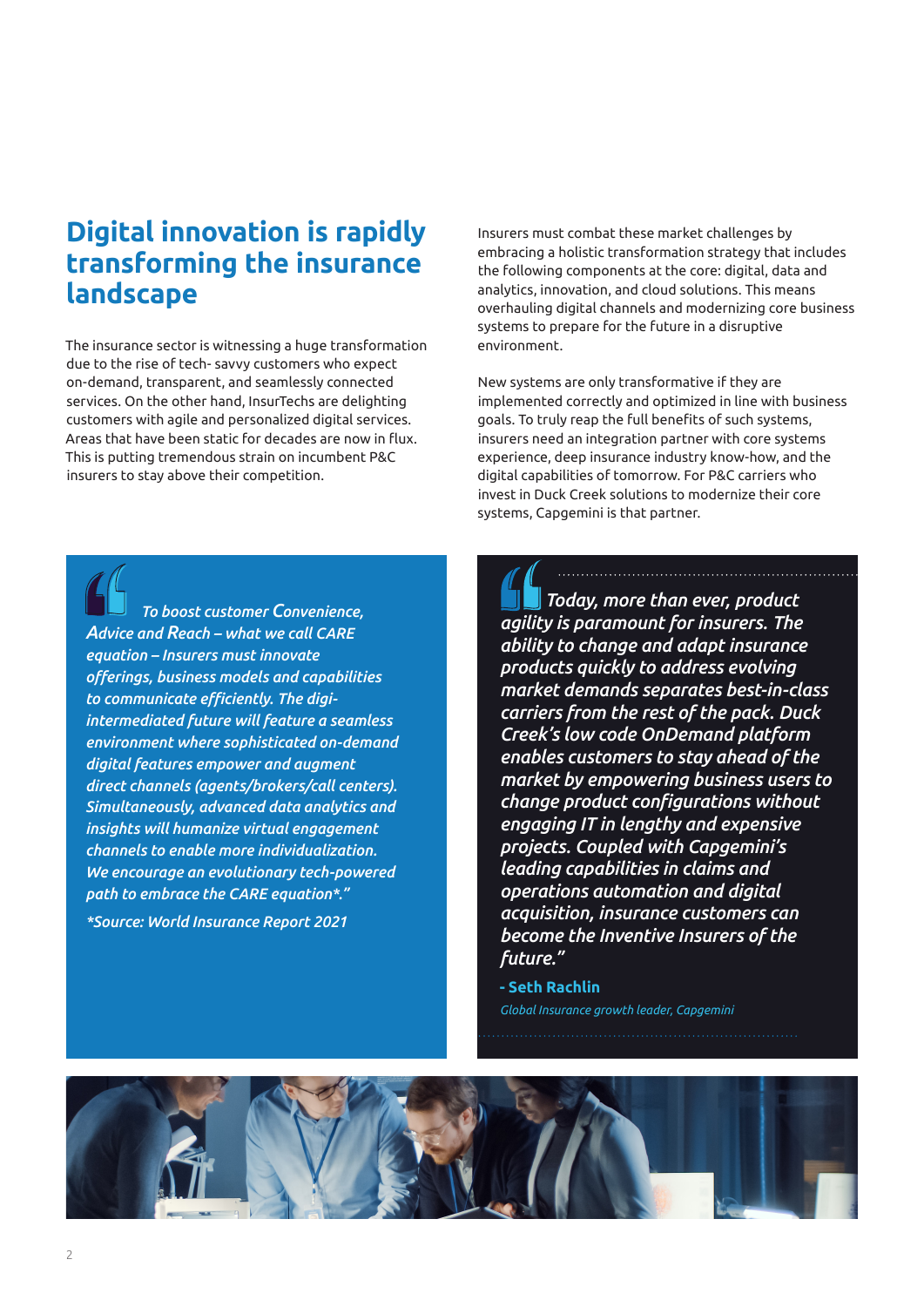# **Building the future-ready insurer**

As a Duck Creek Premier Partner, we have served 60+ large and mid-sized clients with Duck Creek implementations since 2007. Along with this, we have advanced industryrecognized digital capabilities to provide strategic roadmaps to clients who need to embrace the future needs of a connected experience.

Capgemini ranked a Leader in Everest Group's PEAK Matrix™ for Intelligent Process Automation (IPA) solution providers 2021

**Strong domain knowledge of P&C insurance:** With over 30 years of experience Capgemini has extensive P&C domain knowledge. We have experienced Duck Creek practitioners, with sizeable number of c**ertified Master-level Duck Creek experts**. Additionally, we bring the latest capabilities in **digital solutions, cloud hosted technology, and analytics based reporting,** so insurers can transform themselves to embrace the needs of tomorrow.

- **• Capgemini's Duck Creek Product Factory Model Approach for design and build:** Capgemini helps accelerate implementation of chosen Duck Creek products for multiple lines of business and multiple geographies with an MVP mindset through the Product Factory Model approach. This approach allows clients the **flexibility and cost advantage** to choose the components for implementation while being assured of a working product with the option to scale it to multi-LOB, multi geography with minimal effort.
- **• Proven expertise on cloud hosted core platforms:** Capgemini brings to the table deep expertise to build your foundation on cloud-hosted platforms and datadriven architectures. We can help you rationalize and modernize legacy applications to enable end-to-end business transformation.
- **• Proven track record of on-time, on-budget delivery implementations:** Capgemini uses special **project accelerators** to speed up delivery without compromising quality. A **ready-to-use Delivery Workbench** includes standardized frameworks for full-suite implementation quickly and at a lower cost.

Figure 1: Embrace the future with greater digital engagement and modernization of core systems



# **Duck Creek and Capgemini value proposition**

To compete in a rapidly changing environment, incumbent insurers can modernize their core systems using the Duck Creek platform to enjoy the latest insurance domain best practices, business agility, and faster time-to-market.

- The Duck Creek OnDemand SaaS solution allows for lower operating costs, optimized performance, and can be expanded easily with an open architecture as newer, innovative solutions emerge in the market.
- The digital layer is key to providing greater customer engagement and transparent 24/7 services to meet the demands of Gen Y customers.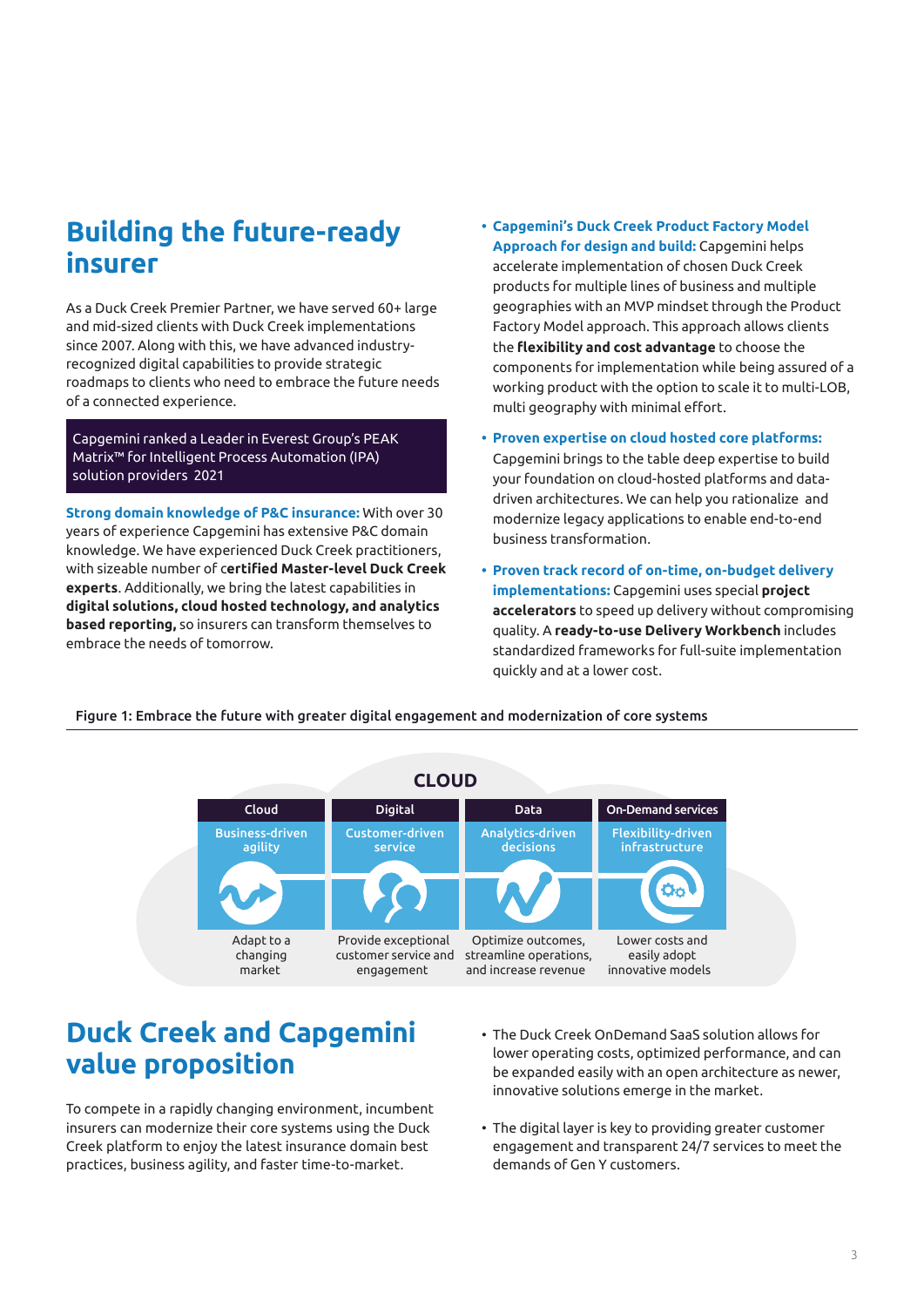• The analytics layer allows insurance executives to make important decisions not only to streamline operations, but also to target specific segments to bolster revenue and profits.

Capgemini advantage offers insurers, a fully industrialized implementation of Duck Creek services adapted to their size, position in their transformation journey and their vision to the future.

- Capgemini strategy & advisory services help chart out the business transformation roadmap tailored to the Insurers' size, maturity and vision.
- Capgemini technical and domain capabilities help tailor the Duck Creek core system to suit the Insurers' needs.
- Capgemini implementation services ensure deployment of required services on-time, on-budget and provides easy scaling options to suit the Insurers' transformation vision and journey.

# Capgemini-Duck Creek service offerings

The Duck Creek platform provides a comprehensive set of systems to support your core insurance operations such as billing, claims, policy, and rating. The platform's components cover the entire insurance value chain while providing the extensive functionalities required for you to address changing market needs.



#### Figure 2. Capgemini-Duck Creek services



### Capgemini's Duck Creek Product Factory Model Approach for Design & Build

Capgemini helps accelerate implementation of chosen Duck Creek products for multiple lines of business, and multiple geographies with an MVP mindset through the Product Factory Model approach. This approach allows clients the flexibility and cost advantage to choose the components for implementation while being assured of a working product with the option to scale it to multi-LOB, multi-geography with minimal effort. Advantages of this approach include:

- **• Easy scalability** Build once, share and reuse for different locations/lines of business.
- **• Cost efficiencies** Maximize component reuse through standardized templates for requirements, standardized deployment architecture, industrialized design, testing and deployment with an MVP mindset.

### Digital services

Utilizing APIs and Duck Creek Anywhere, Capgemini ensures that all your connected systems will be able to talk and transact as an integrated solution, providing customercentric results that drive retention and business growth. Digital services for insurers include:

**• Easy-to-use applications -** The Duck Creek platform enables customers to access quotes, report a claim, and track status.

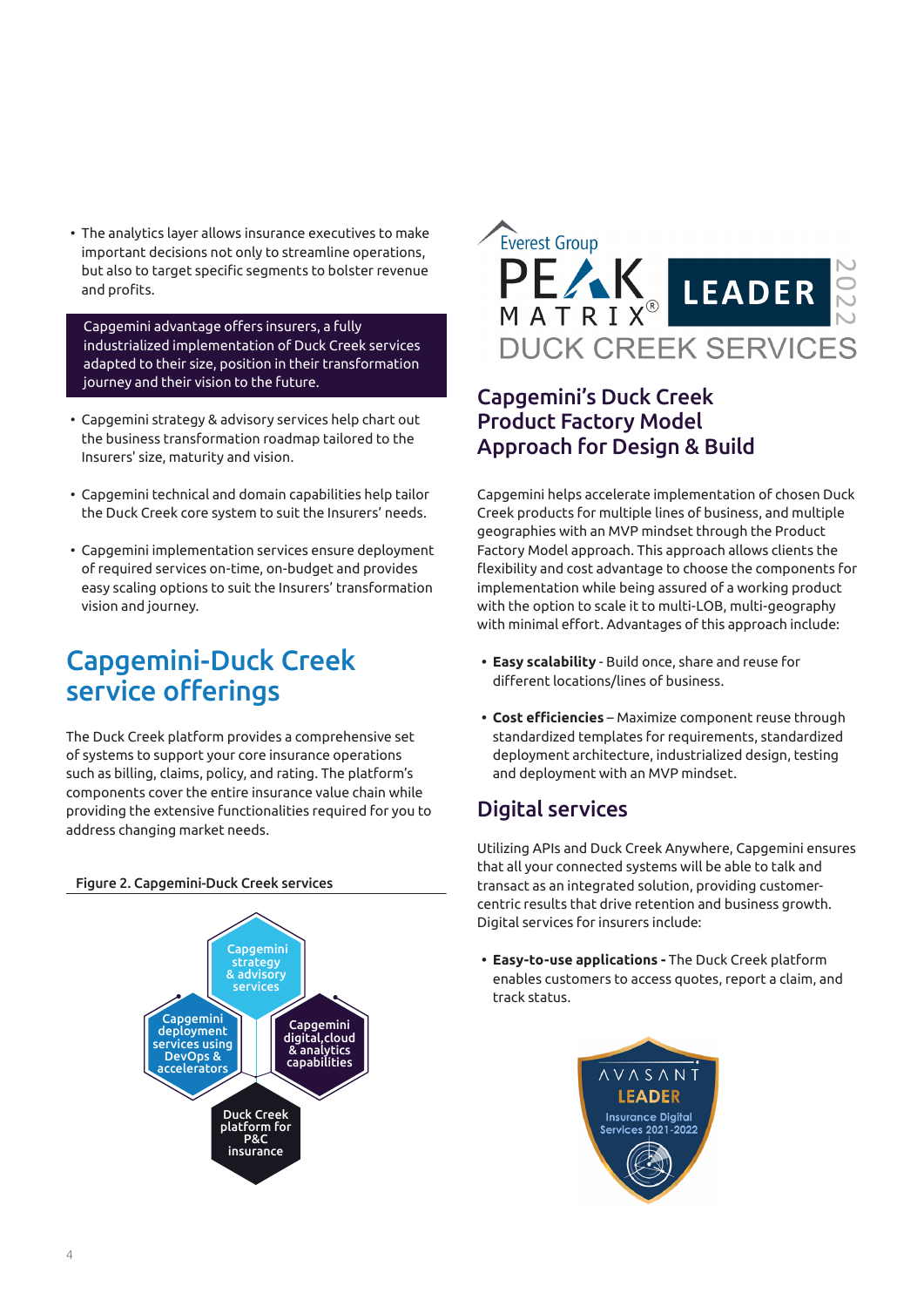- **• Duck Creek Customer 360** Tools that give insurers access to a holistic view of customer information and relationship.
- **• Data Insights Duck Creek Insights** is a core system for insurance data delivering quality data, analytics, operational management, and financial reporting insurance companies need for competitive advantage.

### Capgemini Testing and Quality Assurance services

Testing and quality assurance (QA) is an essential transformative business function. In the insurance industry, Capgemini has the reputation of a trusted partner and testing innovation enabler. Our testing services are proven to deliver measurable improvements in quality, faster timeto-market, reduced costs, and more efficient IT operational processes. Our testing practice has more than 1,500 dedicated insurance testing professionals. Clients benefits of Capgemini testing services include:

- Total cost of testing reduced by up to 30%
- Quality levels improved by preventing more than 98% of high-severity defects
- Time-to-market decreased by at least 15%
- Technical and business risks significantly mitigated
- Overall management of quality assurance process

### Capgemini's Duck Creek accelerators

As a Duck Creek Premier Delivery Partner, Capgemini consistently invests in accelerators, tools, and methodologies that enable insurers to transform their businesses. We leverage our unique and proven accelerators to drive down project timelines and maximize efficiency

across all core and digital initiatives. Our accelerators reduce the time and cost of system implementation.

As Capgemini's dedicated Duck Creek practice continues to expand, so does its library of accelerators. Some of our proprietary accelerators that set us apart from our competitors include:

- **1. Smart QA:** End-to-end ecosystem to make smart decisions based on cognitive and analytics capabilities from the testing system. This includes Smart Assets, Smart Integrations, and Analytics and Cognitive Engine with Natural Language Processing Capabilities.
- **2. Software Manufacturing Insurance Products (SMIP):**  A proven factory configuration model.
- **3. DevOps:** Continuous integration and development approach for improved quality, stability, and automation.
- **4. DC Author Pro:** Automatic manuscript code generator for pages, forms, rating, and underwriting.
- **5. Insights & Data Solutions:** KPI based reporting and analytics solution based on Duck Creek data model.

#### **Key accelerators to shorten implementation timelines:**

- Card payments
- Chart of accounts
- Policy import
- Legacy conversion
- Earned/unearned premiums posting
- Electronic file transfer
- Check refund
- Updating database
- Claim Line & Coverage mapping tool
- Policy Design Workbook generation
- Template upgrade methodology
- Deductible billing

#### Figure 3. Capgemini differentiators

| $30+$<br>years of insurance<br>experience                      | Serving 11 of the<br><b>Top 15</b><br>insurance companies                         | <b>Global</b><br><b>Duck Creek Centers</b><br>of Excellence                      |
|----------------------------------------------------------------|-----------------------------------------------------------------------------------|----------------------------------------------------------------------------------|
| <b>Pre built accelerators</b><br>for faster<br>implementations | Industry-recognized digital<br>innovation, data, cloud and<br>on-demand solutions | 600+ Duck Creek<br>$\overline{\mathsf{prof}}$ essionals $\overline{\phantom{a}}$ |
| <b>Duck Creek Premier Partner</b>                              |                                                                                   |                                                                                  |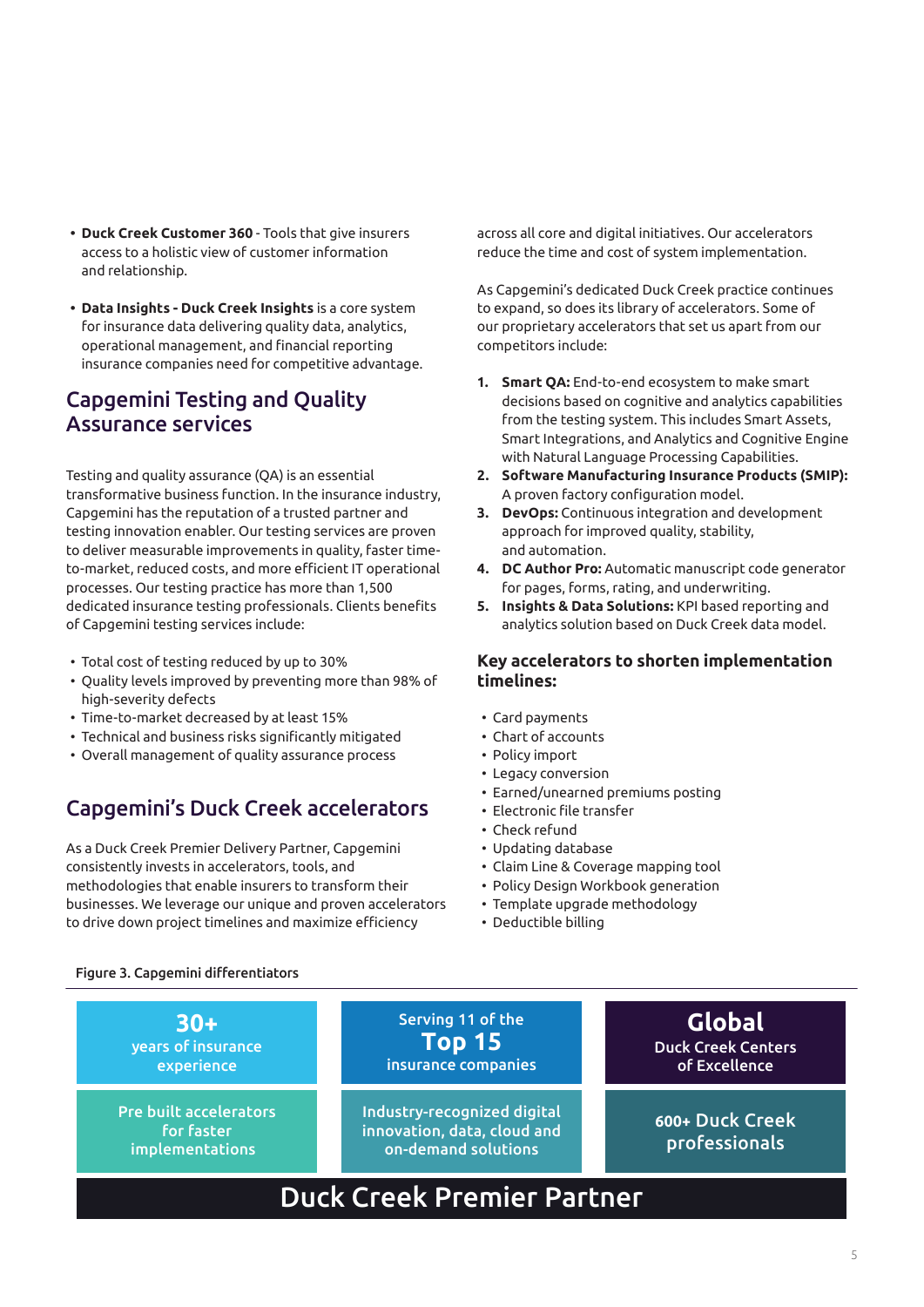# Our Experience

## Large Global Insurance Carrier

#### **Challenge**

The client, one of the largest global P&C carriers, needed to standardize and radically improve their policy administration system to stay current with product enhancements and technology upgrades. Core policy administration transformation across small commercial, middle-market and financial lines in NA and Australia.

#### **Solution**

The highlight of our solution was parallel development of multiple products roll out within divisions (small commercial, middle-market wholesale, etc.) and organization.

- Used common pool of resources (product model, common code base, accelerators) across multiple products.
- Leveraged product modelling for marketplace offerings and performance tuning for large schedule policies. Large, balanced team composed of onshore, near shore and offshore members allowed "relay" style implementation – passing critical modules back and forth providing virtually 24-hour cover.

This implementation ensured improved speed to market and lower cost of total ownership.

### A Major UK Carrier

#### **Challenge**

A major UK-based carrier, in the midst of implementing Duck Creek's Policy and Billing solutions, was faced with complex program roadmap, numerous internal and external integrations, and issues with the incumbent SI vendor. The client engaged Capgemini to complete the program implementation for their direct-to-consumer features and affinity partners.

#### **Solution**

Capgemini, in close collaboration with the client, recreated a new program execution plan.

- Capgemini reviewed the full program including requirements definition, configurations, architectural approach to integrations, functional and non-functional testing, and project oversight.
- We also adopted a SAFE Agile approach, that promoted a true 'one team' culture.

Ultimately, the program was completed on schedule helping the client to **reduce production support costs** and **gain trust of their partners.**

# A Mid-Size Carrier in Australia

#### **Challenge**

As Australia's leading Medical defense organization and medical indemnity provider, representing close to 80,000 medical practitioners, the client was looking for a scalable partner with deep Duck Creek expertise who can help them accelerate the platform transformation for Medical Indemnity Practitioner product.

#### **Solution**

Capgemini worked with the client teams to re-plan the program execution by reviewing and refining requirements definition, designing the manuscript hierarchy, and evaluating the integrations approach.

- Used Agile methodology for Implementation of the Policy and Billing systems.
- Leveraged DC Insights for Policy and Billing data enabling customized reporting.
- Reduced the data load time by 50%, by enabling multithread data upload and migrating from legacy to the Duck Creek platform.

At conclusion, this program will deliver **improved member experience through the introduction of the self-service portal,** bring in **agility in product design, improve efficiency in business process, increase speed to market,**  and **reduce the operational risk and cost.**

### A Malpractice Insurance Carrier

#### **Challenge**

A leading malpractice Insurance carrier based out of the US wanted to reduce manual processes being used across multiple products. They opted for Duck Creek suite of products for Policy, Billing and Claims to add to their current applications.

#### **Solution**

Our solution leveraged CapGem Methodology and was implemented in a hybrid of, the best of waterfall and agile methodologies. We also leveraged learnings from our prior Duck Creek OnDemand SaaS implementations to reduce project risk and ensure on-schedule delivery. We kept configuration as close to out-of-the-box product as possible to ensure low cost of maintenance for later iterations.

Automating highly manual processes, reduced the cost of operation. Other benefits were **automated claims assignment, integrated DCT Policy system out-of-thebox, dynamic coverage verification,** and **reserve creation**  apart from **reduction in the cost of infrastructure due to movement from on-premises to SaaS.**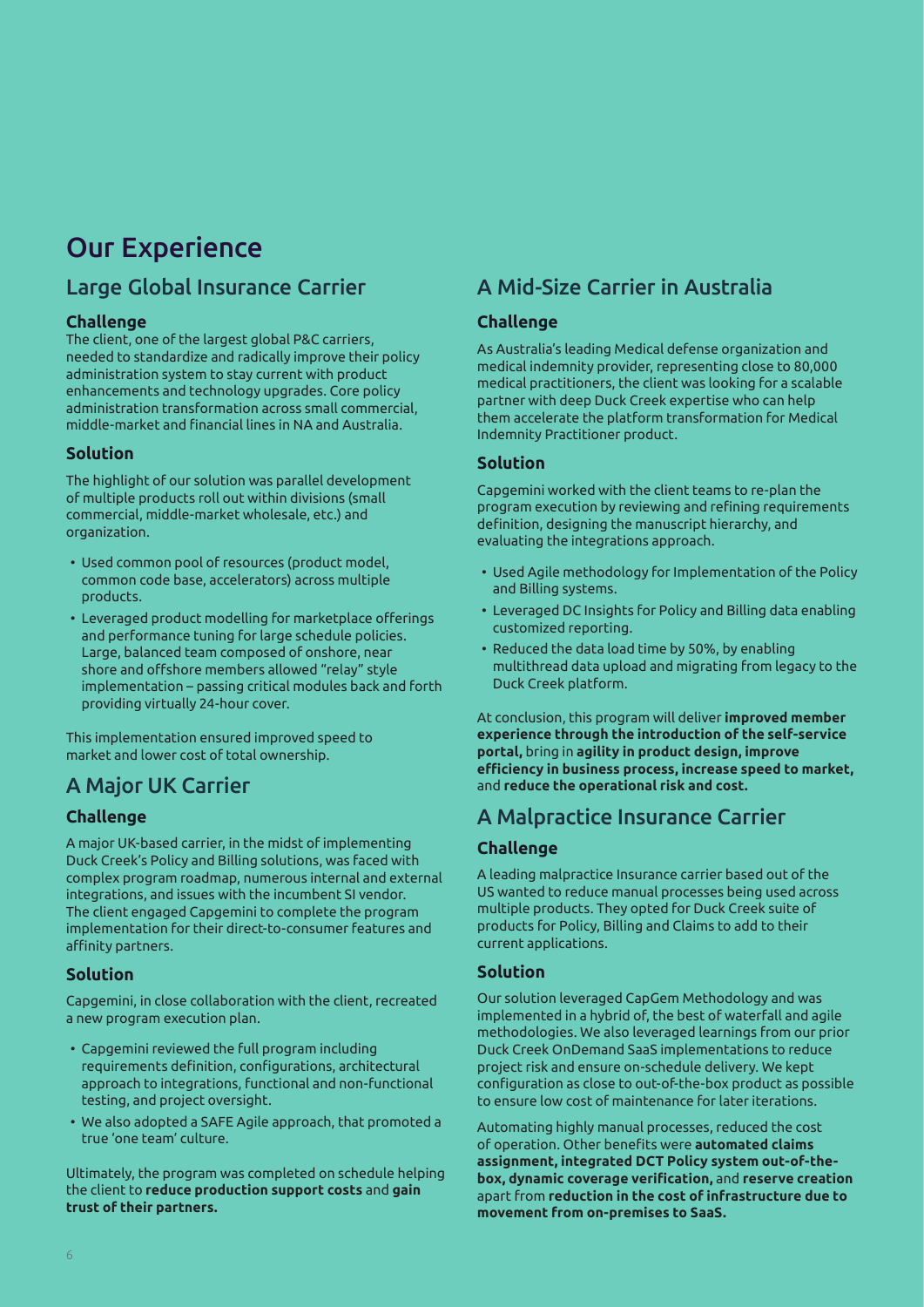